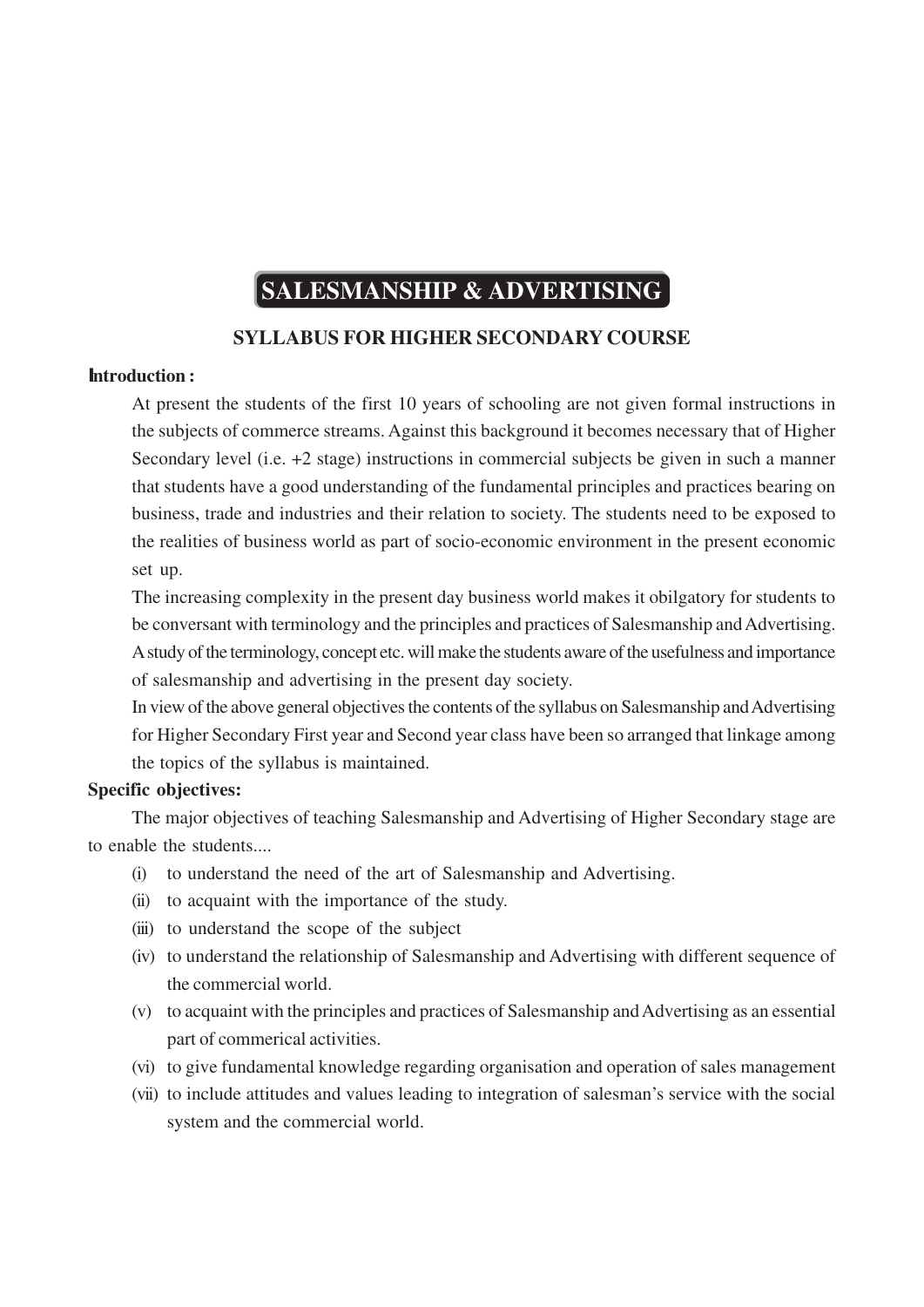## **SALESMANSHIP & ADVERTISING**

### **SYLLABUS FOR HIGHER SECONDARY FINAL YEAR COURSE**

| <b>One Paper</b>                            | <b>Three Hours</b> | <b>Marks</b> 100 |
|---------------------------------------------|--------------------|------------------|
| Unitwise Distribution of Marks and Periods: |                    |                  |

#### **FUNDAMENTALS OF SALESMANSHIP (Marks : 50)**

| Unit No.                                     | <b>Title</b>                             |     | <b>Marks</b> Periods |  |
|----------------------------------------------|------------------------------------------|-----|----------------------|--|
| Unit-1                                       | Sales Organization                       |     | 40                   |  |
| Unit- $2$                                    | Selection of Salesman                    |     | 20                   |  |
| Unit-3                                       | Salesman's authority/Consumer Protection |     | 20                   |  |
| Unit-4                                       | Remuneration                             |     | 20                   |  |
| <b>PUBLICITY AND ADVERTISING (Marks: 50)</b> |                                          |     |                      |  |
| Unit-5                                       | Preparation of advertising               | 10  | 20                   |  |
| Unit-6                                       | Organ isation                            |     | 30                   |  |
| Unit-7                                       | Appeal in advertising                    | 10  | 20                   |  |
| Unit-8                                       | Advertising Agency and Clients           |     |                      |  |
| Unit-9                                       | <b>Market Research</b>                   | 15  | 30                   |  |
|                                              |                                          | 100 | 200                  |  |

#### **Unitwise Distribution of Course contents :**

#### **FUNDAMENTALS OF SALESMANSHIP**

#### **Unit-l : Sales Organisation :**

Methods of Sales, selling through own organization or Agents, their control, organization of sales department, sales routine, other departments, control of salesman, sales reports, its analysis and utility, evaluation of salesman's performance.

#### **Unit-2 : Selection of Salesman :**

Methods of selection, traits, training of salesman

#### **Unit-3 : Salesman's authority/Consumer Protection:**

Limits, allocation of territory, fixation of quota, sales conference. Importance of Consumer protection, consumer rights, responsibilities, ways and means of consumer protection.Consumer awareness and legal redressal with special reference to consumer protection Act. Role of consumer organization and NGO's.

## **Unit-4 : Remuneration:**

Remuneration of Salesman